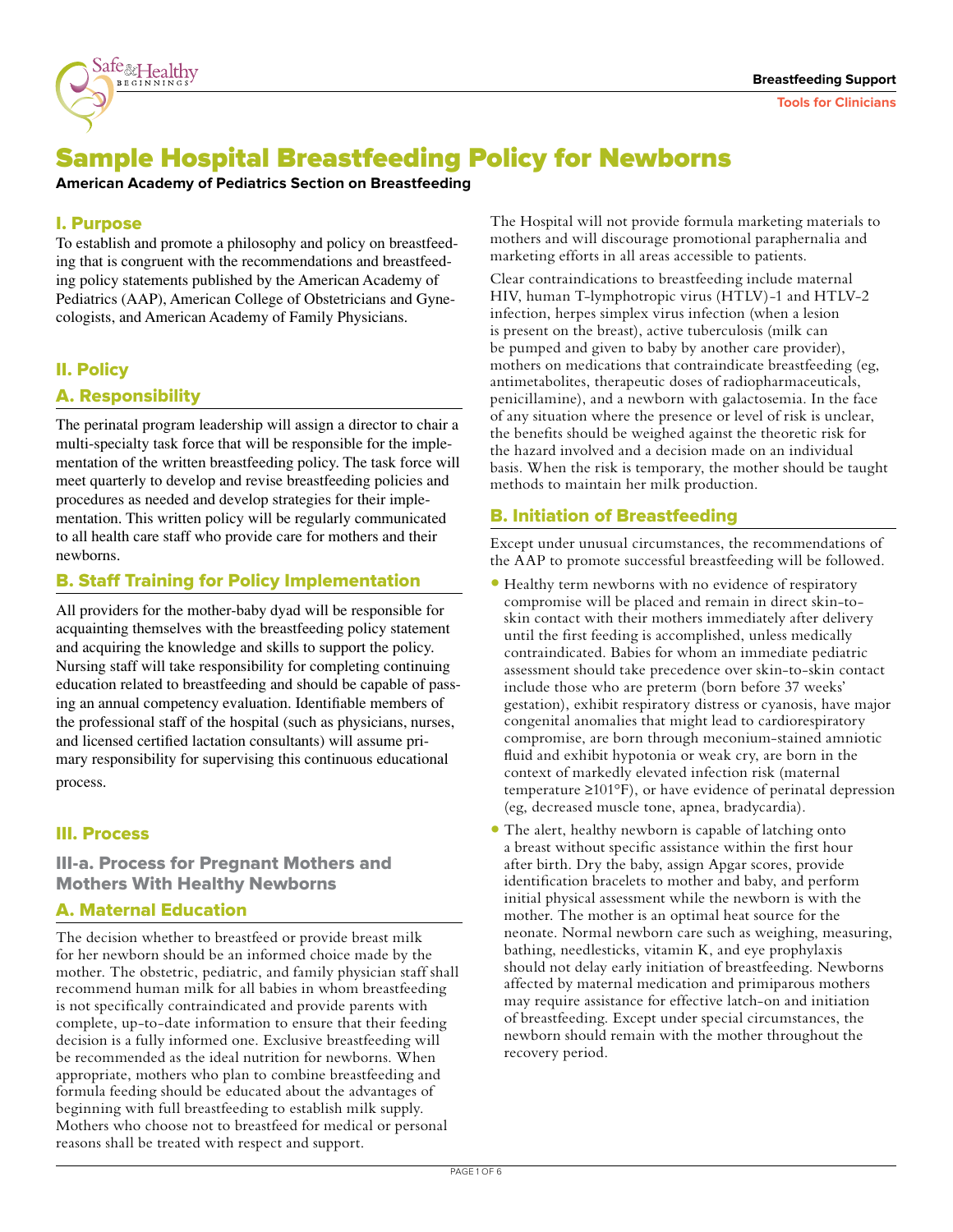**Tools for Clinicians**

## C. Management of Lactation

#### Staff Assistance and Maternal Education

Nursing staff will offer each mother further assistance with breastfeeding within 6 hours of delivery. The mother should be guided so that she can help the newborn latch onto the breast properly. During the course of her hospitalization, she shall receive instruction on and be evaluated for

- Nutritional guidelines and expectations
	- a. Normalcy of weight loss (average of 7%, not to exceed 10% in term newborns)
	- b. Normal timing to regain birth weight (by day 10)
	- c. Expected feeding volumes in first 2 days (1–2 tsp or 5–10 mL/feed; 1–2 oz/d, term newborn)
	- d.Indicators of adequate hydration and nutrition (bright yellow bowel movements by day 4–5)
- • Positioning and latch-on
- • Hand expression and (if indicated) use of breast pump

Trained caregivers will undertake daily formal evaluation of the breastfeeding process in each mother-baby dyad, including observation of position, latch, and suckling. Each nursing shift will document these evaluations in the medical record.

Breastfeeding babies will be weighed each day. Weight loss in the first 72 hours of 7% or more from birth weight indicates a possible breastfeeding problem and requires more intensive evaluation of breastfeeding and possible intervention to correct problems and improve milk production and transfer.

## Supplementation

It is uncommon for breastfeeding newborns to need any supplementation during the first week; thus, routine supplements (water, glucose water, formula, and other fluids) should not be given to breastfeeding newborns unless ordered by a physician. For mothers who choose partial breastfeeding, the request for formula for their babies should be respected by the staff and their preference should be documented in the chart.

For mothers who intend to breastfeed, distribution of formula on discharge will be discouraged, unless medically indicated. For breastfeeding mothers who intend to feed their newborns with formula, the distribution of formula on discharge will be consistent with the physician's written order. Newborns with hyperbilirubinemia may continue breastfeeding unless there are specific orders from the physician to the contrary.

## Rooming-in

The establishment of successful breastfeeding is facilitated by continuous rooming-in, both day and night. Therefore, the newborn will remain with the mother throughout the postpartum period, except under unusual circumstances.

## Frequency of Feeds

Mothers will be encouraged to offer a minimum of 8 feedings at the breast every 24 hours and to nurse whenever the newborn shows early signs of hunger, such as increased alertness, physical activity, mouthing, or rooting. Crying is a late sign of hunger. Nondemanding babies should be aroused to feed if 4 hours have elapsed since the beginning of the last nursing. Mothers separated from their healthy newborns will be encouraged and provided appropriate assistance with the same feeding frequency. Time limits for breastfeeding will be avoided. After 24 hours of life, if the baby has not latched onto the breast or latches on but feeds poorly, the mother will be instructed to initiate hand expression and electric pumping every 3 hours. Any collected colostrum will be fed to the newborn by an alternative method. Skin-to-skin contact will be encouraged. Until the mother's milk is available, a collaborative decision should be made among the mother, nurse, and clinician about the need to supplement the baby, the type of formula, the volume, and the mode of delivery. (If available, advice from a lactation consultant will be requested.)

#### Selective Use of Pacifiers and Assurance of Adequate Breastfeeding Assessment and Education

A series of observational studies and 2 limited clinical trials have investigated the relationship between pacifier use and breastfeeding. All but one study detected an association between pacifier use and earlier termination of breastfeeding. There are at least 2 possible explanations for these findings. Inadequate knowledge of breastfeeding principles and techniques or other problems with breastfeeding might contribute to pacifier use in association with early weaning. It is also possible that pacifier use interferes with breastfeeding by reinforcing maladaptive maternal breastfeeding practices, by disrupting suck mechanics, or through another mechanism. Pacifier use appears to be most strongly associated with termination of breastfeeding when it occurs in combination with improper newborn feeding or dysfunctional maternal styles of breastfeeding. Because existing data do not differentiate whether pacifier use causes disruption of breastfeeding or simply is a marker of breastfeeding difficulties, it is reasonable to advise parents to use pacifiers only when necessary.

More important than the focus on pacifier use, however, is provision of resources and support services that maximizes the number of mothers who choose to breastfeed and ensures their success. We recommend that each institution implement a formal assessment structure and individualized educational program to enhance breastfeeding success. To optimize breastfeeding success, each mother-baby dyad should undergo at least 2 formal, individualized, structured breastfeeding assessments by qualified personnel as well as expert individualized breastfeeding guidance before postpartum discharge to home. Examples of instruments that can be used for such an assessment are included in the AAP *Safe & Health Beginnings: A Resource Toolkit for Hospitals and Physicians' Offices*  (Infant Breastfeeding Assessment Tool [IBFAT], LATCH: A Breastfeeding Charting System and Documentation Tool, Mother-Baby Assessment Tool). In addition, each mother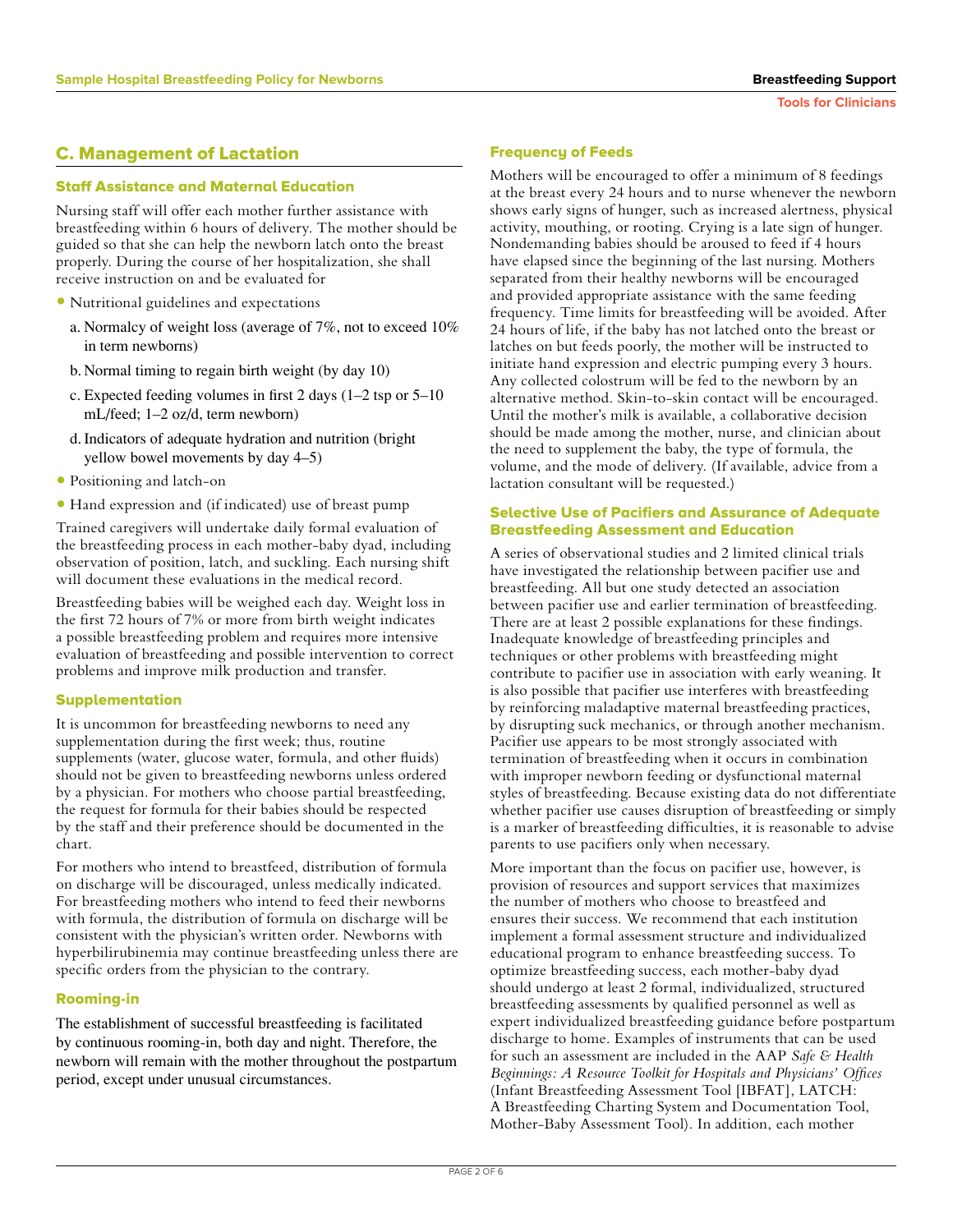should receive a detailed education and counseling session that teaches the complexities of breastfeeding, including the importance of frequent on-demand breastfeeding, especially in the first weeks when breast milk supply is being regulated by baby demand and a healthy mother-baby dyad is established. Mothers should be counseled to routinely offer breastfeeding rather than a pacifier, reinforcing that a pacifier should not be used to diminish the frequency or duration of breastfeeding. Scheduled breastfeeding should be discouraged.

Although we recommend a conservative approach regarding pacifier use, we do not endorse a complete ban on the use of pacifiers, nor do we support an approach that induces parental guilt concerning their choices about the use of pacifiers. Five meta-analyses have shown an association between pacifier use and reduced risk of sudden infant death syndrome (SIDS). The AAP Task Force on Infant Positioning and SIDS recommends pacifier use at nap and bedtime as a SIDS reduction strategy (for breastfed newborns, after breastfeeding has been firmly established). Further, there are medical situations in which pacifier use is appropriate, including the use of pacifiers to provide comfort via oral stimulation for babies undergoing painful procedures or who are medically permitted no enteral intake and among whom developmentally supportive interventions have proven inadequate. Breastfeeding has been shown to have analgesic properties and also is an effective comfort strategy before or after a painful intervention.

## D. Preparation for Discharge

An educational checklist designed to complement each mother's lactation needs is recommended for the nursing staff to help address any outstanding questions or concerns. Prior to discharge, mothers will be given the names and telephone numbers of community resources to contact for help with breastfeeding. According to the recommendations of the AAP, all breastfeeding newborns will be referred to a physician or other knowledgeable and experienced health care professional for a visit on the third to fifth day of age or within 24 to 72 hours. The newborn should be assessed for jaundice, adequate hydration, and age-appropriate elimination patterns.

If a newborn is not latching on or feeding well by the time of discharge, the feeding/pumping/supplementing plan will be reviewed and arrangements made for follow-up within 24 to 72 hours of discharge. Prior to discharge, arrangements will be made to secure an appropriate pump for home use, if needed.

III-b. Process for Mothers Who Deliver Prematurely or Are Separated From Their Newborns for Medical Reasons

## A. Maternal Education

Mothers who deliver prematurely may not be aware of the benefits of human milk for their preterm newborns and commonly base their decisions on health-related issues. Staff (physicians and nurses) will therefore stress the protective properties of breast milk and recommend mothers provide breast milk without necessarily making the commitment to breastfeed.

# B. Initiating Pumping

When direct breastfeeding is not possible, expressed human milk, fortified when necessary for the premature baby, is the preferred diet. Banked human milk may be a suitable feeding alternative for newborns whose mothers are unable or unwilling to provide their own milk. Human milk banks in North America adhere to national guidelines for quality control of screening and testing of donors and pasteurize all milk before distribution. Fresh human milk from unscreened donors is not recommended because of the risk of transmitting infectious agents.

The first postdelivery encounter with the physician, or as soon as it is appropriate, should include discussion of human milk, its role in the preterm newborn's care, and the urgency to begin expressing or pumping. The responsibility for initiating and maintaining an expressing or pumping routine (at least 6 times/ day with a hospital-grade pump) will belong to the nursing staff and should begin within the first 6 hours postpartum, or as soon after delivery as the mother is stable (not "recovered"). The aim is to mimic the optimal breastfeeding stimulation provided by a healthy full-term newborn.

## C. Management of Lactation

Mothers who are separated from their newborns for more than 8 hours will be

- • Assisted with and instructed on how to hand-express colostrum.
- • Assisted with and instructed on how to use the double electric pump every 3 hours (or 6–8 times per day, with no period >5 hours between 2 sessions).
- • Encouraged and taught how to provide small volumes of fresh colostrum for their newborn.
- Provided a pumping diary/log to record their pumping history.
- Encouraged to practice skin-to-skin care as soon as the baby is stable.
- • Encouraged to initiate nonnutritive suckling as soon as mother's and baby's condition permits. Initiating oral feedings at the breast is preferred over bottle feeding.
- • Encouraged to initiate breastfeeding on demand as soon as mother's and baby's condition permits.
- • Taught proper collection, storage, and labeling of human milk.
- • Instructed on how to hand express and, if needed, use effective techniques with pumps once milk "comes in."
- • Provided anticipatory guidance, when appropriate, on management of engorgement.
- Assisted with obtaining electric pump (hospital grade) for home usage prior to discharge.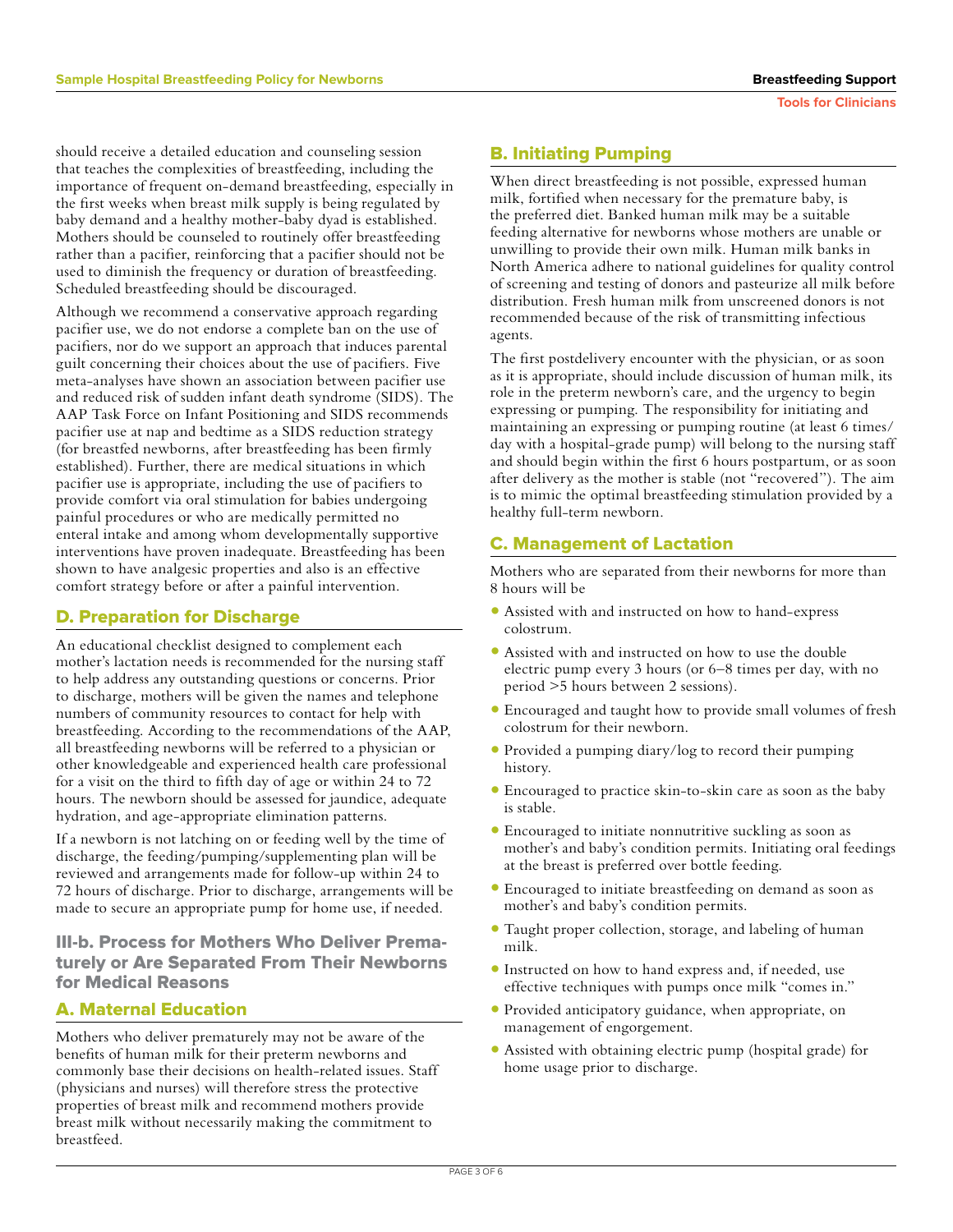## **References**

#### *I. Purpose*

American Academy of Pediatrics, American College of Obstetricians and Gynecologists. *Breastfeeding Handbook for Physicians.* Elk Grove Village, IL: American Academy of Pediatrics; 2006

#### *III-a. Process for Pregnant Mothers and Mothers With Healthy Newborns*

American Academy of Pediatrics. *New Mother's Guide to Breastfeeding.* Meeks JY, Tippins S, eds. New York, NY: Bantam Books; 2002

American Academy of Pediatrics. *Red Book: 2006 Report of the Committee on Infectious Diseases.* Pickering LK, ed. 27th ed. Elk Grove Village, IL: American Academy of Pediatrics; 2006

American Academy of Pediatrics, American College of Obstetricians and Gynecologists. *Guidelines for Perinatal Care.*  6th ed. Elk Grove Village, IL: American Academy of Pediatrics; 2007

American Academy of Pediatrics Committee on Drugs. The transfer of drugs and other chemicals into human milk. *Pediatrics.* 2001;108:776–789

American Academy of Pediatrics Committee on Nutrition. Nutritional needs of the preterm infant. In: Kleinman RE, ed. *Pediatric Nutrition Handbook.* 5th ed. Elk Grove Village, IL: American Academy of Pediatrics; 2004:23–54

American Academy of Pediatrics Section on Breastfeeding. Breastfeeding and the use of human milk. *Pediatrics.*  2005;115:496–506

Academy of Breastfeeding Medicine. Clinical protocols. Available at: http://www.bfmed.org/index.asp?menuID=139& firstlevelmenuID=139. Accessed April 22, 2008

American College of Obstetricians and Gynecologists. Breastfeeding: maternal and infant aspects. *ACOG Educational Bulletin No. 258.* Washington, DC: American College of Obstetricians and Gynecologists; 2000

American Dietetic Association. Position of the American Dietetic Association: breaking the barriers to breastfeeding. *J Am Diet Assoc.* 2001;101:1213–1220

Gartner LM. Introduction. *Semin Perinatol.* 1994;18:475

Hale TW. *Medications and Mothers' Milk.* 13th ed. Amarillo, TX: Pharmasoft; 2008

Lawrence RA, Lawrence RM. *Breastfeeding: A Guide for the Medical Profession.* 6th ed. St. Louis, MO: Mosby; 2005

US Department of Health and Human Services. *HHS Blueprint for Action on Breastfeeding.* Washington, DC: US Department of Health and Human Services, Office on Women's Health; 2000

US National Library of Medicine, TOXNET: Toxicology Data Network. Drugs and lactation database (LactMed). Available at: http://toxnet.nlm.nih.gov/cgi-bin/sis/htmlgen?LACT. Accessed April 22, 2008

## *B. Initiation of Breastfeeding*

Christensson K, Siles C, Moreno L, et al. Temperature, metabolic adaptation and crying in healthy, full-term newborns cared for skin-to-skin or in a cot. *Acta Paediatr.*  1992;81:488–493

Mikiel-Kostyra K, Mazur J, Boltruszko I. Effect of early skinto-skin contact after delivery on duration of breastfeeding: a prospective cohort study. *Acta Paediatr.* 2002;91:1301–1306

Righard L, Alade MO. Effect of delivery room routine on success of first breast-feed. *Lancet.* 1990;336:1105–1107

Van Den Bosch CA, Bullough CH. Effect of early suckling on term neonates' core body temperature. *Ann Trop Paediatr.*  1990;10:347–353

Wiberg B, Humble K, de Château P. Long-term effect on mother-infant behaviour of extra contact during the first hour post partum. V. Follow-up at three years. *Scand J Soc Med.*  1989;17:181–191

## *C. Management of Lactation*

#### *Staff Assistance and Maternal Education* Hall RT, Mercer AM, Teasley SL, et al. A breast-feeding assessment score to evaluate the risk for cessation of breastfeeding by 7 to 10 days of age. *J Pediatr.* 2002;141:659–664

Riordan J, Bibb D, Miller M, Rawlins T. Predicting breastfeeding duration using the LATCH breastfeeding assessment tool. *J Hum Lact.* 2001;17:20–23

#### *Supplementation*

American Academy of Pediatrics, American College of Obstetricians and Gynecologists. Care of the neonate. In: Lockwood CJ, Lemons JA, eds. *Guidelines for Perinatal Care.* 6th ed. Elk Grove Village, IL: American Academy of Pediatrics; 2007:205–249

American Academy of Pediatrics Committee on Nutrition. Breastfeeding. In: Kleinman RE, ed. *Pediatric Nutrition Handbook.* 5th ed. Elk Grove Village, IL: American Academy of Pediatrics; 2004:55–85

Casey CE, Neifert MR, Seacat JM, Neville MC. Nutrient intake by breast-fed infants during the first five days after birth. *Am J Dis Child.* 1986;140:933–936

Dewey KG, Nommsen-Rivers LA, Heinig MJ, Cohen RJ. Risk factors for suboptimal infant breastfeeding behavior, delayed onset of lactation, and excessive neonatal weight loss. *Pediatrics.*  2003;112:607–619

Dollberg S, Lahav S, Mimouni FB. A comparison of intakes of breast-fed and bottle-fed infants during the first two days of life. *J Am Coll Nutr.* 2001;20:209–211

Eidelman AI. Hypoglycemia in the breastfed neonate. *Pediatr Clin North Am.* 2001;48:377–387

Ekström A, Widström AM, Nissen E. Duration of breastfeeding in Swedish primiparous and multiparous women. *J Hum Lact.*  2003;19:172–178

Goldberg NM, Adams E. Supplementary water for breast-fed babies in a hot and dry climate—not really a necessity. *Arch Dis Child.* 1983;58:73–74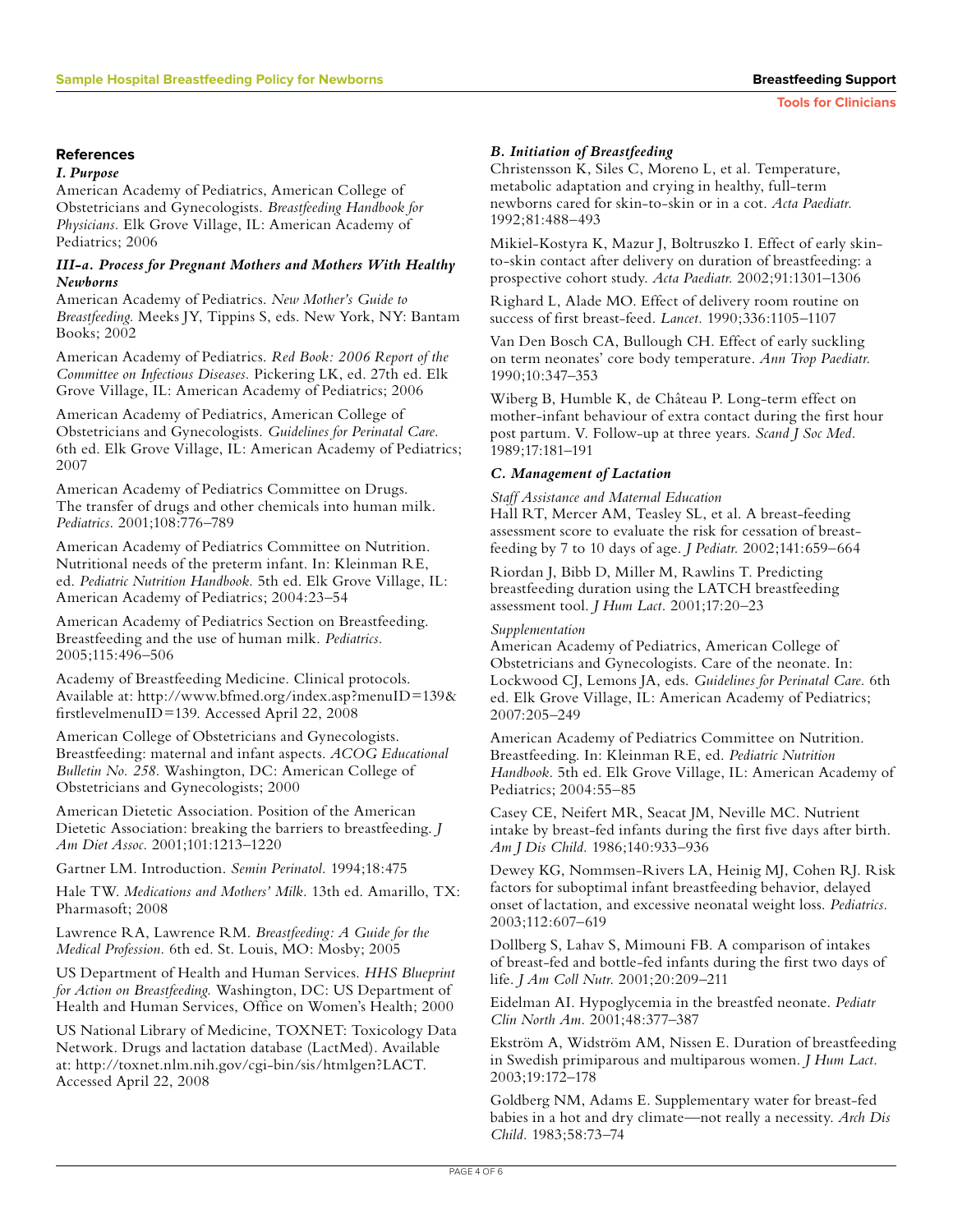Howard CR, Howard FM, Lanphear B, et al. Randomized clinical trial of pacifier use and bottle-feeding or cupfeeding and their effect on breastfeeding. *Pediatrics.* 2003;111:511–518

Riordan J, Gill-Hopple K, Angeron J. Indicators of effective breastfeeding and estimates of breast milk intake. *J Hum Lact.*  2005;21:406–412

Shrago L. Glucose water supplementation of the breastfed infant during the first three days of life. *J Hum Lact.* 1987;3:82–86

Wight N, Marinelli KA, and the Academy of Breastfeeding Medicine Protocol Committee. ABM clinical protocol #1: guidelines for glucose monitoring and treatment of hypoglycemia in breastfed neonates. *Breastfeed Med.*  2006;1:178–184. Available at: http://www.bfmed.org/ace-files/ protocol/hypoglycemia.pdf. Accessed April 22, 2008

#### *Rooming-in*

Procianoy RS, Fernandes-Filho PH, Lazaro L, Sartori NC, Drebes S. The influence of rooming-in on breastfeeding. *J Trop Pediatr.* 1983;29:112–114

#### *Frequency of Feeds*

De Carvalho M, Robertson S, Friedman A, Klaus M. Effect of frequent breast-feeding on early milk production and infant weight gain. *Pediatrics.* 1983;72:307–311

Klaus MH. The frequency of suckling. A neglected but essential ingredient of breast-feeding. *Obstet Gynecol Clin North Am.*  1987;14:623–633

#### *Selective Use of Pacifiers and Assurance of Adequate Breastfeeding Assessment and Education*

American Academy of Pediatrics Task Force on Sudden Infant Death Syndrome. The changing concept of sudden infant death syndrome: diagnostic coding shifts, controversies regarding the sleeping environment, and new variables to consider in reducing risk. *Pediatrics.* 2005;116:1245–1255

Barros FC, Victora CG, Semer TC, Tonioli Filho S, Tomasi E, Weiderpass E. Use of pacifiers is associated with decreased breast-feeding duration. *Pediatrics.* 1995;95:497–499

Bolling K. Infant feeding survey 2005: early results. The Information Centre: NHS; 2006. Available at: http://www. ic.nhs.uk/pubs/breastfeed2005. Accessed April 28, 2008

Cignacco E, Hamers JP, Stoffel L, et al. The efficacy of nonpharmacological interventions in the management of procedural pain in preterm and term neonates. A systematic literature review. *Eur J Pain.* 2007;11:139–152

Dewey KG, Nommsen-Rivers LA, Heinig MJ, Cohen RJ. Risk factors for suboptimal infant breastfeeding behavior, delayed onset of lactation, and excessive neonatal weight loss. *Pediatrics.*  2003;112:607–619

Howard CR, Howard FM, Lamphear B, deBlieck EA, Eberly S, Lawrence RA. The effects of early pacifier use on breastfeeding duration. *Pediatrics.* 1999;103:e33. Available at: http://pediatrics. aappublications.org/cgi/content/full/103/3/e33. Accessed April 22, 2008

Howard CR, Howard FM, Lamphear B, et al. Randomized clinical trial of pacifier use and bottle-feeding or cupfeeding and their effect on breastfeeding. *Pediatrics.* 2003;111:511–518

Ip S, Chung M, Raman G, et al. Breastfeeding and maternal and infant health outcomes in developed countries. *Evid Rep Technol Assess (Full Rep).* 2007;153:1–186. Available at: http:// www.ahrq.gov/downloads/pub/evidence/pdf/brfout/brfout. pdf. Accessed April 28, 2008

Joanna Briggs Institute. Early childhood pacifier use in relation to breastfeeding, SIDS, infection and dental malocclusion. *Nurs Stand.* 2006;20:52–55

Kramer MS, Barr RG, Dagenais S, et al. Pacifier use, early weaning, and cry/fuss behavior: a randomized controlled trial. *JAMA.* 2001;286:322–326

Phillips RM, Chantry CJ, Gallagher MP. Analgesic effects of breast-feeding or pacifier use with maternal holding in term infants. *Ambul Pediatr.* 2005;5:359–364

Righard L, Alade MO. Breastfeeding and the use of pacifiers. *Birth.* 1997;24:116–120

Schubiger G, Schwarz U, Tönz O. UNICEF/WHO babyfriendly hospital initiative: does the use of bottles and pacifiers in the neonatal nursery prevent successful breastfeeding? Neonatal Study Group. *Eur J Pediatr.* 1997;156:874–877

## *D. Preparation for Discharge*

American Academy of Pediatrics Committee on Fetus and Newborn. Hospital stay for healthy term newborns. *Pediatrics.* 2004;113:1434–1436

American Academy of Pediatrics Committee on Practice and Ambulatory Medicine and Bright Futures Steering Committee. Recommendations for preventive pediatric health care. *Pediatrics.* 2007;120:1376

American Academy of Pediatrics Subcommittee on Hyperbilirubinemia. Management of hyperbilirubinemia in the newborn infant 35 or more weeks of gestation. *Pediatrics.*  2004;114:297–316

Hall RT, Mercer AM, Teasley SL, et al. A breast-feeding assessment score to evaluate the risk for cessation of breastfeeding by 7 to 10 days of age. *J Pediatr.* 2002;141:659–664

Riordan J, Bibb D, Miller M, Rawlins T. Predicting breastfeeding duration using the LATCH breastfeeding assessment tool. *J Hum Lact.* 2001;17:20–23

## *III-b. Process for Mothers Who Deliver Prematurely or Are Separated From Their Newborns for Medical Reasons*

#### *A. Maternal Education*

Kavanaugh K, Meier P, Zimmermann B, Mead L. The rewards outweigh the efforts: breastfeeding outcomes for mothers of preterm infants. *J Hum Lact.* 1997;13:15–21

Meier P, Engstrom J, Spanier-Mingolelli S, Kiesling S. Dose of own mothers' milk provided by low-income and non-low income mothers of very low birthweight infants [abstract]. *Pediatr Res.* 2000;47:292A. Abstract 1721